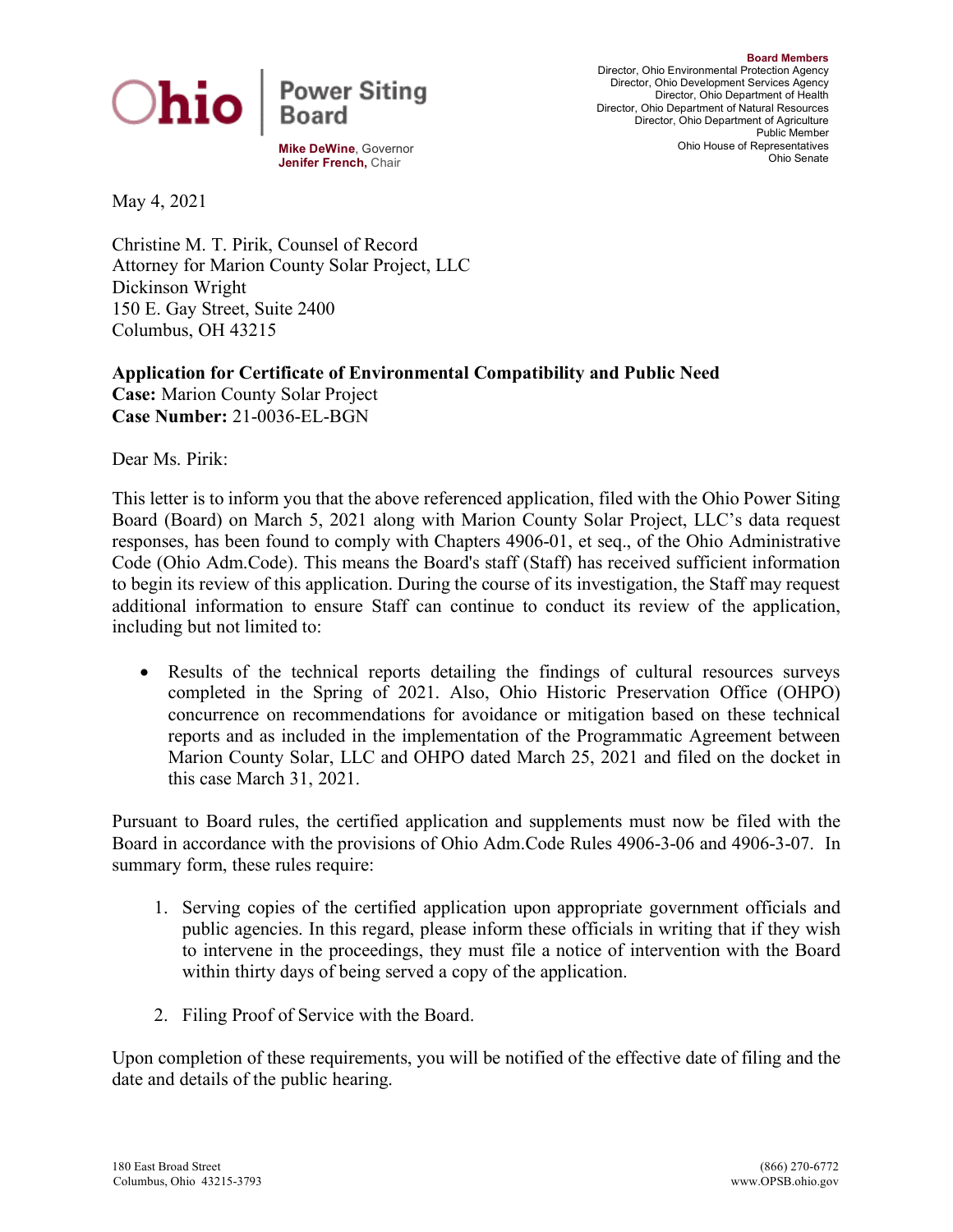

**Mike DeWine**, Governor **Jenifer French,** Chair

Please be informed that under Section 4906.04 of the Ohio Revised Code (R.C.), the applicant shall not commence to construct any portion of the facility prior to obtaining a certificate from the Board.

Also be informed that to assist your company in meeting the provisions of Ohio Power Siting Board rules, the Board will serve as a clearinghouse for the distribution to and service of the application and supplements upon the following state agencies:

Public Utilities Commission of Ohio Ohio Environmental Protection Agency Ohio Department of Agriculture Ohio Development Services Agency Ohio Department of Health Ohio Department of Natural Resources Ohio Department of Transportation Ohio Historical Society

Upon filing, pursuant to R.C. 4906.06(F) and Ohio Adm.Code Rule 4906-3-12, the amount of \$50,000 is an application fee.

You will receive an invoice from the Public Utilities Commission of Ohio, Finance Department.

Payment of the application fee is due within 30 days.

Please file proof of payment in the docket.

Depending on the complexity of the staff investigation, the application fee may not cover all costs associated with this case. Additional invoicing may be necessary.

If you have any questions regarding the above, please contact me at (866) 270-6772 or Jon Pawley via [jonathan.pawley@puco.ohio.gov](mailto:jonathan.pawley@puco.ohio.gov) or at  $(614)$  644-7631.

Sincerely,

Theresa White

Theresa White Executive Director Ohio Power Siting Board